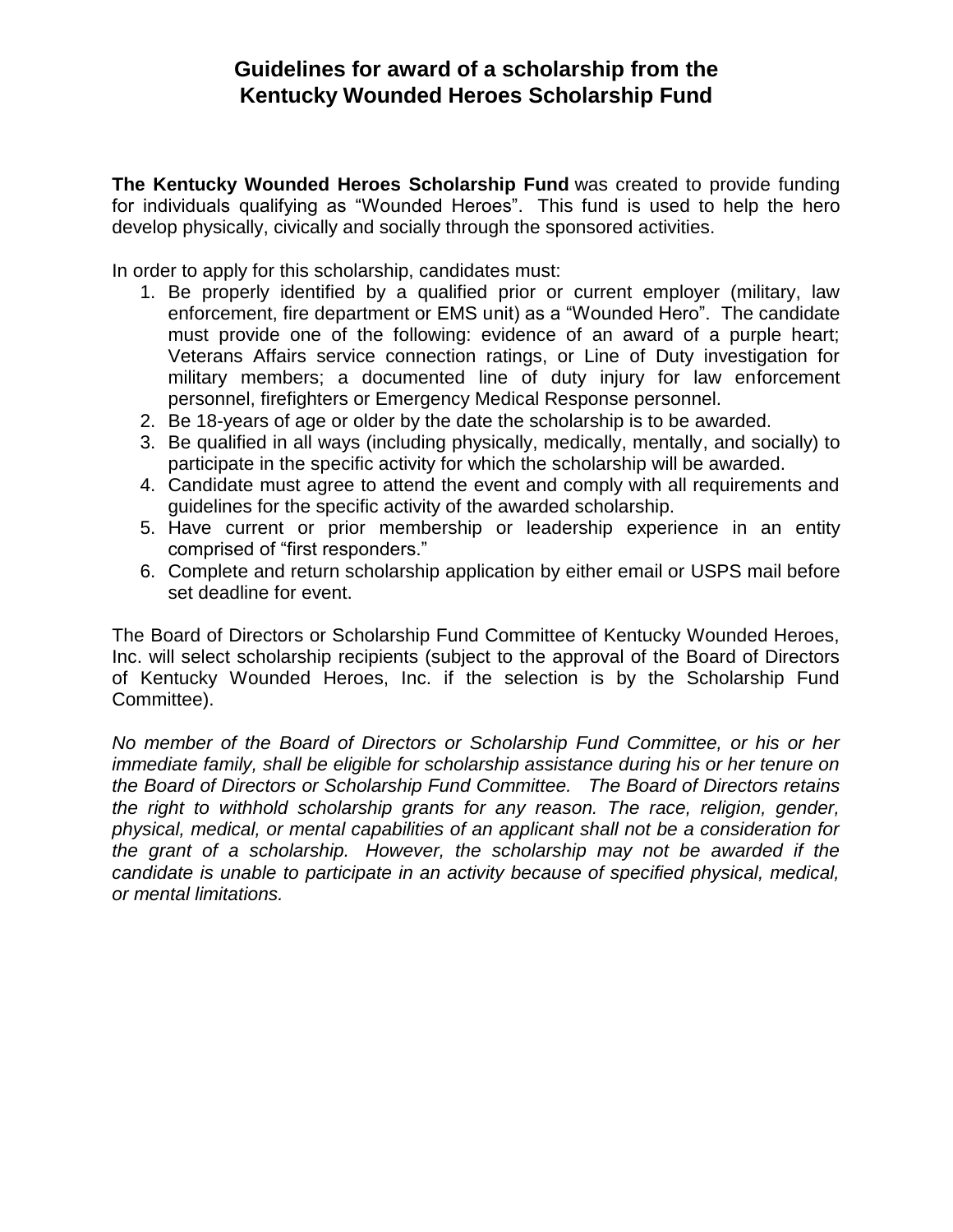

## KENTUCKY WOUNDED HEROES SCHOLARSHIP **APPLICATION FORM**

| $\Box$ Military<br>$\Box$ Police            | Identify the entity which designated you a "Wounded Hero"?<br>$\Box$ Fire<br>ا سا | <b>Emergency Medical Responder</b>                                                                          |  |
|---------------------------------------------|-----------------------------------------------------------------------------------|-------------------------------------------------------------------------------------------------------------|--|
| for which the scholarship is to be awarded: |                                                                                   | List any physical/medical/mental conditions which might prevent you from full participation in the activity |  |
| organization:                               |                                                                                   | Describe your membership and/or experience as a first responder, military, police, fire, or EMS             |  |